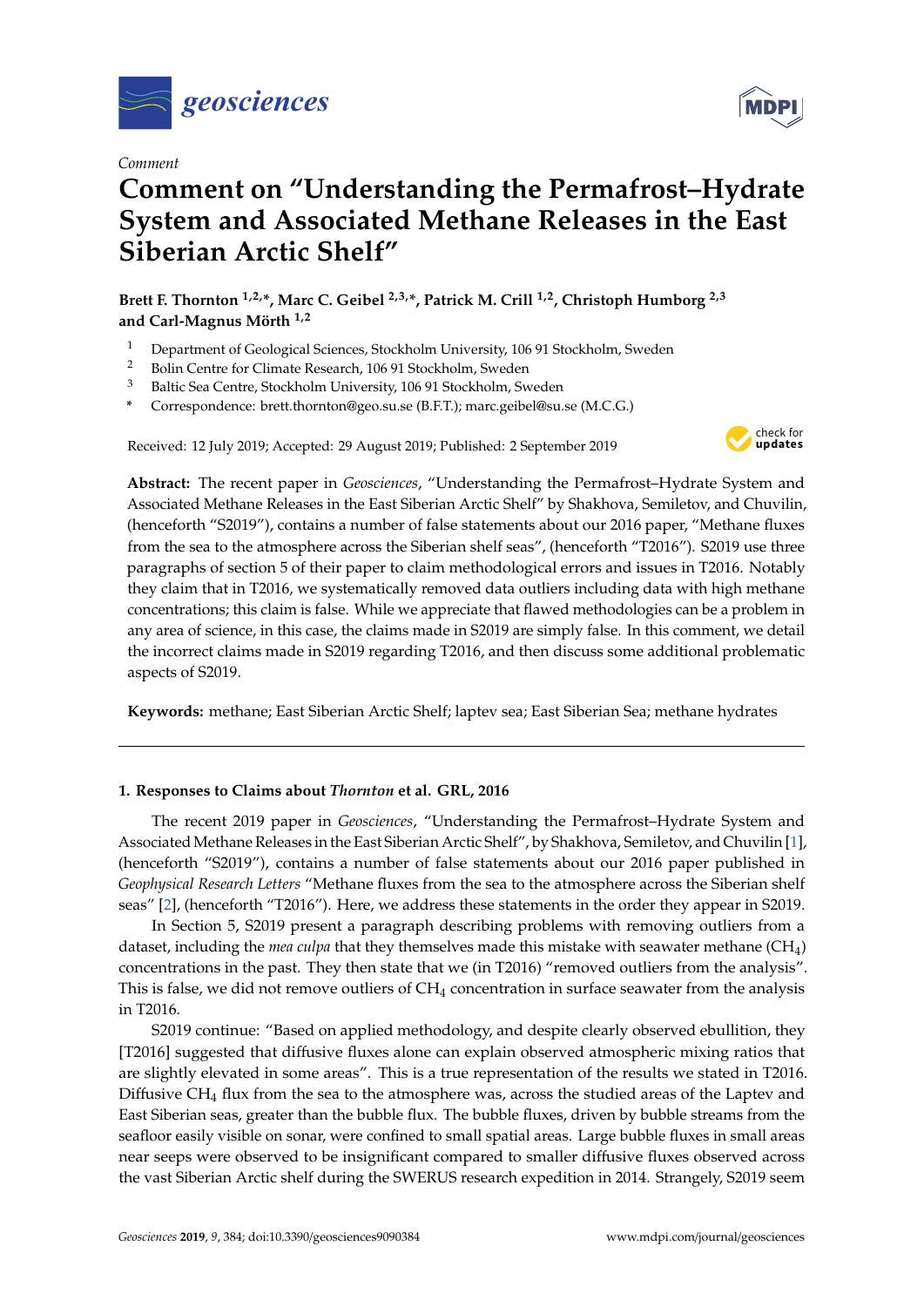to understand this, as they write two sentences later that the "majority of the surface water samples [in the T2016 dataset] were above saturation level"—implying that positive diffusive sea–air flux is widespread across the Siberian Arctic shelf seas, exactly as we wrote in T2016.

However, next S2019 state that "all measured concentrations of atmospheric  $CH_4$  were above the latitude specific monthly mean of 1.85 ppm". It is absolutely true that the T2016 atmospheric measurements of CH<sub>4</sub> were above 1.85 ppm. But a "latitude specific monthly mean" is not a constant; as long as  $CH_4$  is increasing globally [\[3\]](#page-4-2), any latitudinal average will also increase with each passing year. S2019 are implying that 1.85 ppm was a reasonable background CH4 concentration in 2014; it was not—see, e.g., figures in [\[3\]](#page-4-2). In T2016 we used 1.875 ppm as the background CH<sup>4</sup> level, based on pan-Arctic ground monitoring stations at Tiksi, Russian Federation; Alert, Canada; and Barrow, Alaska.

S2019 continue: "(1) Methods used to measure both atmospheric mixing ratios and concentrations of dissolved CH<sup>4</sup> were not calibrated; that is, they did not estimate the time required for sample equilibration before determining the measurement frequency. Because time of equilibration was longer than the time between measurements, they measured unequilibrated samples, and measured levels were lower than they would have been if samples had been allowed to equilibrate."

The basic claim S2019 is making, that in T2016 we did not calibrate the measuring equipment and measurement techniques, is false. As described in T2016, both the atmospheric and waterside spectrometers were frequently calibrated before, during, and after the SWERUS expedition. The spectrometers were calibrated against NOAA Earth Systems Research Laboratory standards, and cross-calibrated with secondary "target" gas standards. The methods are fully described in T2016.

S2019's suggestion that our measurements did not take into account equilibration time is also false. (Presumably they are referring to our  $CH_4$  in seawater measurements, as the statement makes no sense for the atmospheric measurements presented in T2016). Again, S2019 are simply incorrect about our methods; we used a showerhead equilibrator, a well-known and widely used technique e.g., [\[4–](#page-4-3)[6\]](#page-4-4) to produce high seawater sample surface areas, minimizing equilibration times [\[7\]](#page-4-5). We were well aware of the need to take equilibration times into account, and thus we validated our methods and equilibration times beforehand. It is true that the spectrometer we utilized is capable of measuring  $CH<sub>4</sub>$  at 1 Hz, but this does not imply that the system's equilibration time was  $\langle$ 1 s. Finally, our equilibrator-measured  $CH_4$  concentrations agreed with  $CH_4$  concentrations in CTD-obtained seawater samples taken at the same depth as the ship's seawater intake during the cruise. We refer the reader to T2016 and [\[7](#page-4-5)[,8\]](#page-4-6) for more information.

S2019 then write: "(2) While collecting the raw data, 1 SD from the mean was set as a data filter; as a result, all outliers, which are values of major interest when studying ebullition, were removed and only 68% of the observed values were used for analysis. This corrupted the data range and the applied statistics, because the atmospheric mixing ratios of CH<sub>4</sub> in fact varied by up to 4.2 ppm, but the authors only reported variation by up to 2.5 ppm."

We did not remove data that was greater than 1 standard deviation from the mean; we did not apply any data filters based on standard deviations of any sort. The only filters we applied, as described in T2016, were wind direction and wind speed, and  $CO<sub>2</sub>$  greater than 450 ppm. These are extremely conservative filters, but we believe it incorrect to include in our analysis air which had flowed over the exhaust stack of a 24,500 horsepower diesel-powered icebreaker with more than 70 persons onboard, a few seconds before sampling.

Nevertheless, in 2015, at the request of Dr. Semiletov, we ran the analysis presented in T2016 with no filters whatsoever; the results—and our conclusions—did not change. This is because the high atmospheric CH<sup>4</sup> values were profoundly rare in the T2016 dataset—even when we included obviously contaminated air that had flowed over the icebreaker's superstructure and exhaust. We explained this in detail to Dr. Semiletov in 2015, when he was still a coauthor on T2016.

We are mystified by S2019's claim (presumably developed from looking at our raw data, which had been provided to Dr. Semiletov as a co-investigator and one of the cruise's principal investigators) that the atmospheric mixing ratios during the SWERUS cruise presented in T2016 "in fact varied by up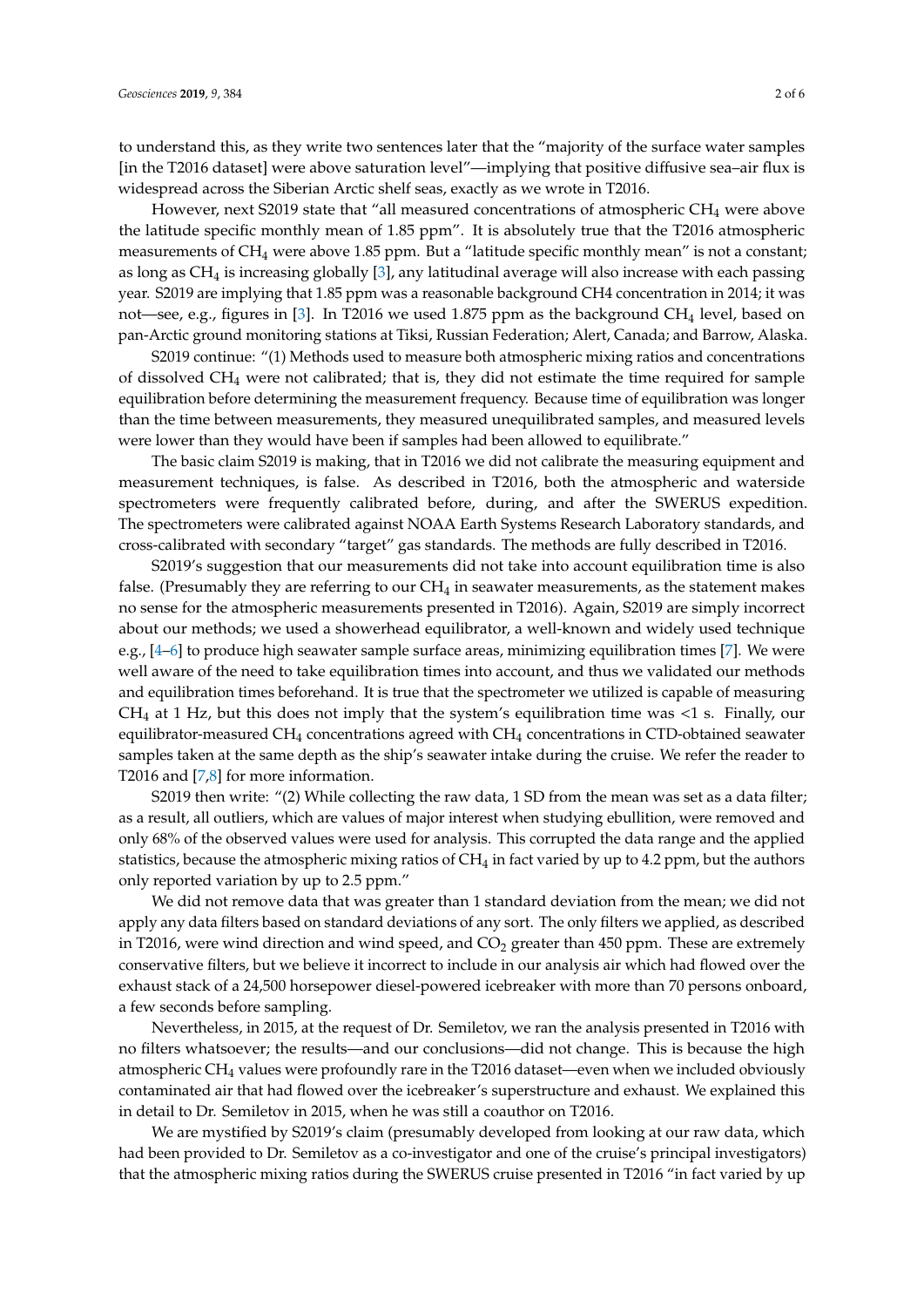to 4.2 ppm". Perhaps S2019 were misled by our every-two-hours calibration cycles in the raw data files, which sequentially injected two target gases, one of which contained  $CH_4 > 4$  ppm. Further, S2019 claim that "the authors only reported variation by up to 2.5 ppm." This is equally puzzling, as the highest value reported in T2016 is 2.1724 ppm—in the supplementary material—and this value was measured 4 m above the sea surface, over an active seafloor gas seep. Again, we assume that S2019 are referring to a handful of high  $CH_4$  values in the raw data stream, which were removed due to potential ship contamination (wind direction, speed, or high  $CO<sub>2</sub>$ ), or were part of the aforementioned calibrations. We emphasize again that even if we had left these ship-contaminated data in the analysis, they were rare enough to have no significant effect on the values reported in T2016. For completeness, we note that we also operated a high-frequency system for  $CH_4$  and  $CO_2$  eddy covariance flux measurements during the cruise reported in T2016 [\[8\]](#page-4-6). However, these data are not part of or discussed in T2016, but this high-frequency dataset does contain spikes of higher  $CH_4$  concentrations, when viewed at 10 Hz resolution. This 10 Hz  $CH_4$  dataset has not yet been published except for mention in a meeting abstract [\[9\]](#page-4-7). Averaging these  $10$  Hz CH<sub>4</sub> data and processing them with the same filters as the 1 Hz data presented in T2016 would result in similar conclusions: Brief, transient spikes of CH<sup>4</sup> concentration from localized gas seep sources do not represent the dominant sea-to-atmosphere flux in the studied ESAS region.

S2019 then state: "(3) They interpolated a very limited data set (collected on just one expedition) obtained under very specific conditions—mostly ice-covered water, collected in the outer-shelf area (deep water), along a single ship's track (which exists in two-dimensional space)—to the entire shelf area (which is a three-dimensional space)."

It is true that T2016 used only a single cruise's data. We are well aware that Drs. Shakhova and Semiletov have been involved in far more expeditions on the Siberian Shelf seas than we have. We hope that they publish more of the  $CH_4$  data collected during the "40 annual expeditions" mentioned in S2019; few of these data are, to our knowledge, published in the literature. S2019 also seem to be implying here that we would have measured more  $CH<sub>4</sub>$  had the ship been operating in open waters, as they state that the dataset in T2016 was "mostly [in] ice-covered water". This is not true; as can be seen in Figure 1C of T2016, during the cruise the entire studied area of the Laptev Sea and parts of the East Siberian Sea were ice free (including areas containing numerous gas seeps in the Laptev Sea). Dr. Semiletov was onboard *Oden* during the cruise and should be aware of this. Additionally, we measured higher surface seawater CH<sub>4</sub> concentrations in ice-covered areas of the East Siberian Sea—again, this is described in detail in T2016.

It is true that the cruise described in T2016 spent considerable time on the outer, and mid-shelf areas; however, the cruise track average water depths were shallower than that of 43% of the Laptev Sea and 50% of the East Siberian Sea's areas, based on their hypsographic curves [\[7](#page-4-5)[,10\]](#page-5-0). We fully agree that bubbles of CH<sub>4</sub> released at the seafloor in shallower waters are more likely to reach the atmosphere, indeed, T2016 are careful to point out that higher sea-to-air CH<sup>4</sup> fluxes are possible in shallower waters nearer to shore, as reported in [\[11\]](#page-5-1). Basically, the T2016 study effectively surveyed the vast areas of the ESAS not close to shore. Again, intense bubbling in a small area may locally raise atmospheric CH<sup>4</sup> levels, but if the vast expanse of the ESAS is dominated by small diffusive fluxes of  $CH<sub>4</sub>$  and only highly localized bubble fluxes, the overall  $CH<sub>4</sub>$  flux and overall impact on atmospheric  $CH<sub>4</sub>$  would be relatively small.

Finally, S2019 state: "After all these questions were raised, the co-author from our team was asked to leave the authors' team." Once again, this is not true. In September 2015, and Dr. Semiletov requested to be removed from the coauthor list of T2016. At no time did we "ask" or require Dr. Semiletov to leave T2016. Given that Drs. Semiletov and Shakhova had access to the T2016 dataset long before T2016 was published and the data were posted online at the Bolin Centre Database (https://[bolin.su.se](https://bolin.su.se/data)/data), we are disappointed that they have chosen to publish false claims about our work.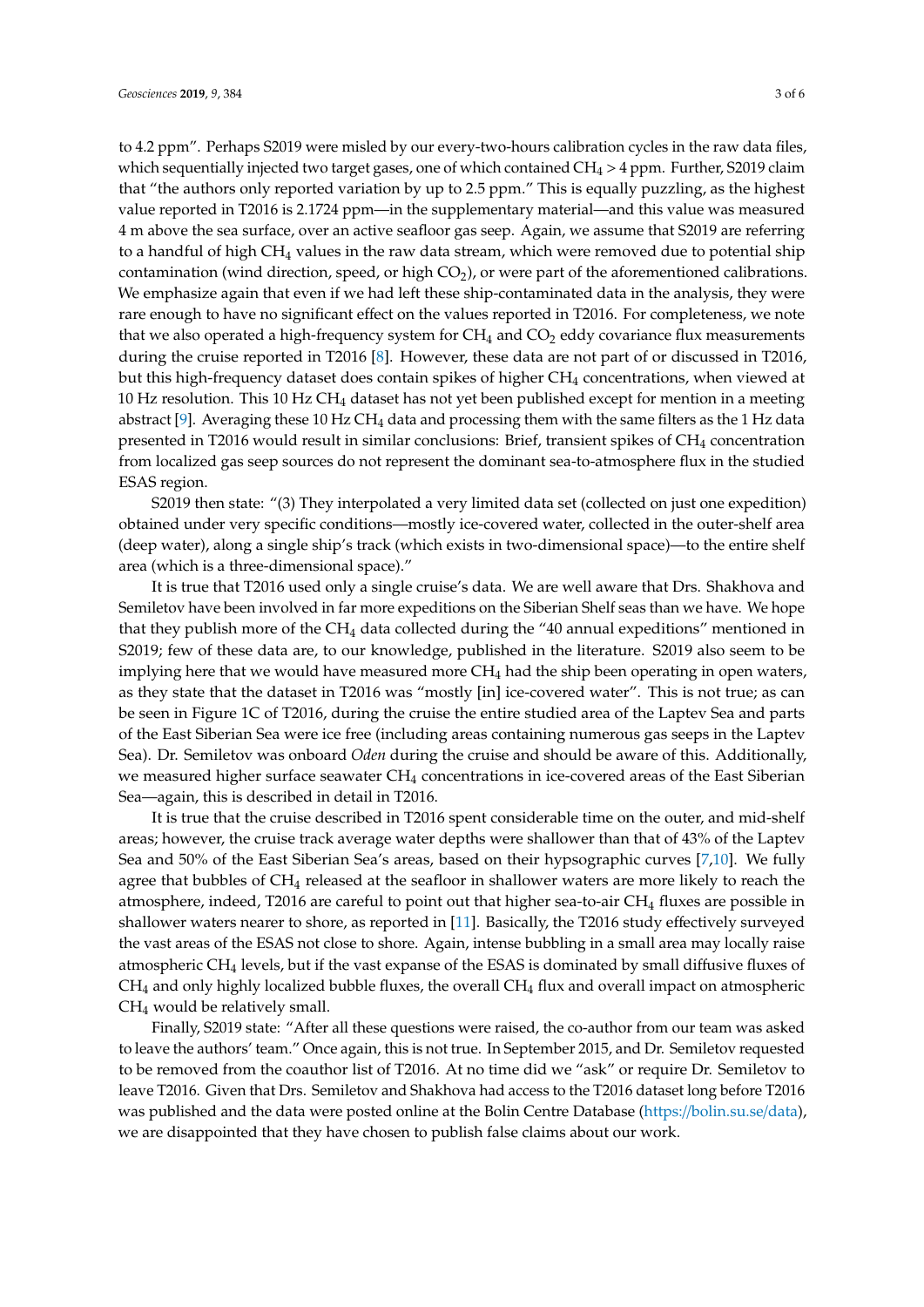Much remains to be learned about  $CH_4$  emissions from the oceans to the atmosphere, especially in the Arctic Ocean and its marginal shelf seas. We emphasize that the sea–air  $CH_4$  fluxes which we reported in T2016 are quite large compared to reported fluxes from other seas, though smaller than those reported by Shakhova and Semiletov and coworkers [\[11\]](#page-5-1). Further, the T2016 results are in agreement with an atmospheric inversion modelling study for  $CH_4$  emissions from the ESAS [\[12\]](#page-5-2). We intend to continue our research on marine  $CH_4$  emissions to the atmosphere, and hope that others will as well.

### **2. Additional Concerns**

Below are some additional concerns we have with S2019, not directly related to their discussion of T2016.

In the introduction, S2019 state: "This vast yet shallow region has recently been shown to be a significant modern source of atmospheric CH4, contributing annually no less than terrestrial Arctic ecosystems [19,20]". Neither reference being cited here reports an annual emission flux of CH<sup>4</sup> greater than that from terrestrial arctic ecosystems—which are dominated by wetlands. Arctic wetland emissions are estimated between 23–31 Tg of  $CH_4$  per year [\[13](#page-5-3)[–16\]](#page-5-4), exceeding the sea emission estimates provided in S2019's references 19 and 20. Additionally, terrestrial Arctic ecosystem emissions include other freshwater systems, such that the total terrestrial CH<sup>4</sup> emission easily exceeds the fluxes predicted in S2019's references 19 and 20.

S2019 also state in the introduction that "Releases could potentially increase by 3–5 orders of magnitude, considering the sheer amount of CH<sup>4</sup> preserved within the shallow ESAS seabed deposits and the documented thawing rates of subsea permafrost reported recently [22]." Reference 22 of S2019 does not support the assertion that ESAS CH<sub>4</sub> releases could increase by 3–5 orders of magnitude, and the claim itself is unsupported and untenable. If we consider the largest "best estimate" of annual ESAS CH<sup>4</sup> emission to the atmosphere published from Drs. Shakhova and Semiletov's work [\[11\]](#page-5-1), 17 Tg year<sup>-1</sup>, 3 orders of magnitude more is 17,000 Tg of CH<sub>4</sub> per year, and five orders of magnitude is 1,700,000 Tg of CH<sup>4</sup> per year, an absurd annual flux value, not only compared to the current annual emissions of CH<sub>4</sub> from all sources (~555 Tg CH<sub>4</sub> year<sup>-1</sup>, [\[17\]](#page-5-5)), but the larger also vastly exceeds estimates of the entire global CH<sup>4</sup> hydrate inventory (estimated at 1800 gigatonnes carbon, or  $\sim$ 239,400 Tg CH<sub>4</sub>) [\[18\]](#page-5-6). We also wonder if S2019 are conflating seawater-to-air fluxes with seafloor-to-seawater fluxes in this section. The text in S2019 is also unclear as to whether this postulated massive increase in flux applies to the entire ESAS, or some subsection, which is critical when determining how large future CH<sub>4</sub> emissions might be. It may be helpful if S2019 reported their actual predicted flux, instead of a multiplication factor.

#### Section 3.1:

"In one observed well  $5 \times 10^7$  m<sup>3</sup> (2.1 Tg) of CH<sub>4</sub> was released over 11 months [57]."

Assuming this is at STP (unspecified by S2019 but sensible for releases to the atmosphere),  $5 \times 10^7$  cubic meters of methane is not 2.1 Tg of CH<sub>4</sub>, it is 0.033 Tg of CH<sub>4</sub>, (~63 times less). We wonder if this error was due to confusion with the density of liquefied CH<sub>4</sub> (a < $-162$  °C cryogenic fluid not found naturally on Earth), but in that case,  $5 \times 10^7$  m<sup>3</sup> would equal 21 Tg, not 2.1 Tg.

#### Section 4.1:

S2019 write, regarding their earlier work in [\[19\]](#page-5-7): "The total annual venting flux of  $\sim 8 \text{ Tg C}$ -CH<sub>4</sub> from the ESAS to the atmosphere was calculated, which did not include ebullition from the seep fields, because understanding the role and contribution of bubble-borne  $CH<sub>4</sub>$  at that time was insufficient due to lack of observations."

This statement appears to be a misrepresentation of the results of [\[19\]](#page-5-7), which clearly counts both diffusive and ebullitive (bubble) fluxes in the ~8 Tg C–CH<sub>4</sub> year total (see Table 1 of [\[19\]](#page-5-7)). In [\[19\]](#page-5-7), a different type of ebullition: "nongradual catastrophic event ebullition" is mentioned, but not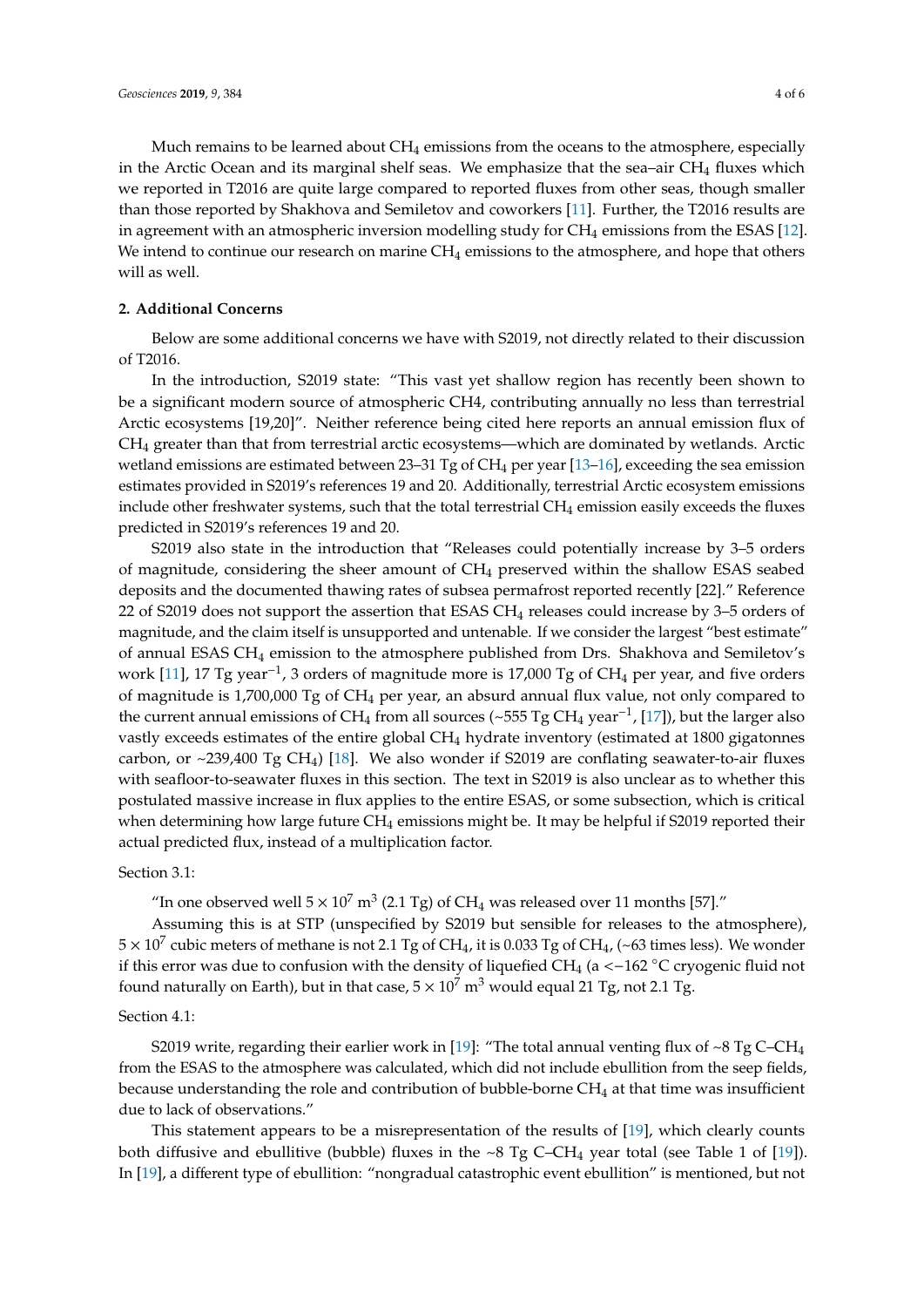quantified. However, to our knowledge, all ebullitive  $CH_4$  fluxes originate from seafloor gas seeps or seafloor seepage, so at best it is very confusing when S2019 write that the total flux reported in [\[19\]](#page-5-7) does not include ebullition from seep fields.

#### Section  $4.2$

"It was important to incorporate fluxes from the outer ESAS shelf with water depth  $>$  50 m, where permafrost has presumably degraded the most, because seawater started to submerge this area > 12 thousand years ago at the beginning of the Holocene. Thus, it was logical to assume that  $CH_4$  flux from this area would represent the maximum possible  $CH<sub>4</sub>$  flux in the ESAS and indicate the potential for flux increase if ESAS permafrost thawing progresses."

This does not necessarily follow logically—the deeper areas of the shelf, being inundated longer, could potentially be depleted of any CH<sup>4</sup> stored in or trapped by the subsea permafrost after such long inundation periods. Moreover, similarly to other sections of S2019, this section seems to conflate seawater-to-atmosphere flux with seafloor-to-seawater fluxes, the latter always being smaller, due to bubbles dissolving into the water column before rising to the sea surface (a factor which is much more important in the deeper waters of the outer continental shelf).

In conclusion, we are disappointed that the S2019 paper has been published with many false statements about our T2016 paper. Even a cursory glance at T2016 would cause one to question the claims being made in S2019 and could have provoked more inquiries prior to publication. It seems to us that a more careful evaluation of S2019 could have corrected many of these issues.

**Author Contributions:** All coauthors contributed to writing and revising this comment.

**Funding:** This response received no external funding.

**Conflicts of Interest:** The authors declare no conflict of interest.

#### **References**

- <span id="page-4-0"></span>1. Shakhova, N.; Semiletov, I.; Chuvilin, E. Understanding the permafrost–hydrate system and associated methane releases in the east Siberian Arctic Shelf. *Geosciences* **2019**, *9*, 251. [\[CrossRef\]](http://dx.doi.org/10.3390/geosciences9060251)
- <span id="page-4-1"></span>2. Thornton, B.F.; Geibel, M.C.; Crill, P.M.; Humborg, C.; Mörth, C.-M. Methane fluxes from the sea to the atmosphere across the Siberian Shelf seas. *Geophys. Res. Lett.* **2016**, *43*, 5869–5877. [\[CrossRef\]](http://dx.doi.org/10.1002/2016GL068977)
- <span id="page-4-2"></span>3. Nisbet, E.G.; Manning, M.R.; Dlugokencky, E.J.; Fisher, R.E.; Lowry, D.; Michel, S.E.; Myhre, C.L.; Platt, S.M.; Allen, G.; Bousquet, P.; et al. Very strong atmospheric methane growth in the 4 years 2014–2017: Implications for the Paris agreement. *Glob. Biogeochem. Cycle* **2019**, *33*, 318–342. [\[CrossRef\]](http://dx.doi.org/10.1029/2018GB006009)
- <span id="page-4-3"></span>4. Broecker, W.S.; Takahashi, T. Calcium carbonate precipitation on the Bahama banks. *J. Geophys. Res.* **1966**, *71*, 1575–1602. [\[CrossRef\]](http://dx.doi.org/10.1029/JZ071i006p01575)
- 5. Johnson, J.E. Evaluation of a seawater equilibrator for shipboard analysis of dissolved oceanic trace gases. *Anal. Chim. Acta* **1999**, *395*, 119–132. [\[CrossRef\]](http://dx.doi.org/10.1016/S0003-2670(99)00361-X)
- <span id="page-4-4"></span>6. Rhee, T.S.; Kettle, A.J.; Andreae, M.O. Methane and nitrous oxide emissions from the ocean: A reassessment using basin-wide observations in the Atlantic. *J. Geophys. Res. Atmos.* **2009**, *114*. [\[CrossRef\]](http://dx.doi.org/10.1029/2008JD011662)
- <span id="page-4-5"></span>7. Humborg, C.; Geibel, M.C.; Anderson, L.G.; Björk, G.; Mörth, C.-M.; Sundbom, M.; Thornton, B.F.; Deutsch, B.; Gustafsson, E.; Gustafsson, B.; et al. Sea-air exchange patterns along the central and outer East Siberian Arctic Shelf as inferred from continuous CO<sub>2</sub>, stable isotope, and bulk chemistry measurements. *Glob. Biogeochem. Cycle* **2017**, *31*, 1173–1191. [\[CrossRef\]](http://dx.doi.org/10.1002/2017GB005656)
- <span id="page-4-6"></span>8. Prytherch, J.; Brooks, I.M.; Crill, P.M.; Thornton, B.F.; Salisbury, D.J.; Tjernström, M.; Anderson, L.G.; Geibel, M.C.; Humborg, C. Direct determination of the air-sea CO2 gas transfer velocity in Arctic sea ice regions. *Geophys. Res. Lett.* **2017**, *44*, 3770–3778. [\[CrossRef\]](http://dx.doi.org/10.1002/2017GL073593)
- <span id="page-4-7"></span>9. Geibel, M.; Thornton, B.; Prytherch, J.; Brooks, I.; Salisbury, D.; Tjernstrom, M.; Semiletov, I.; Mörth, C.; Humborg, C.; Crill, P. Characterization of Sea-Air Methane Fluxes Around a Seafloor Gas Seep in the Central Laptev Sea. In Proceedings of the AGU Fall Meeting Abstracts, San Francisco, CA, USA, 14–18 December 2015.